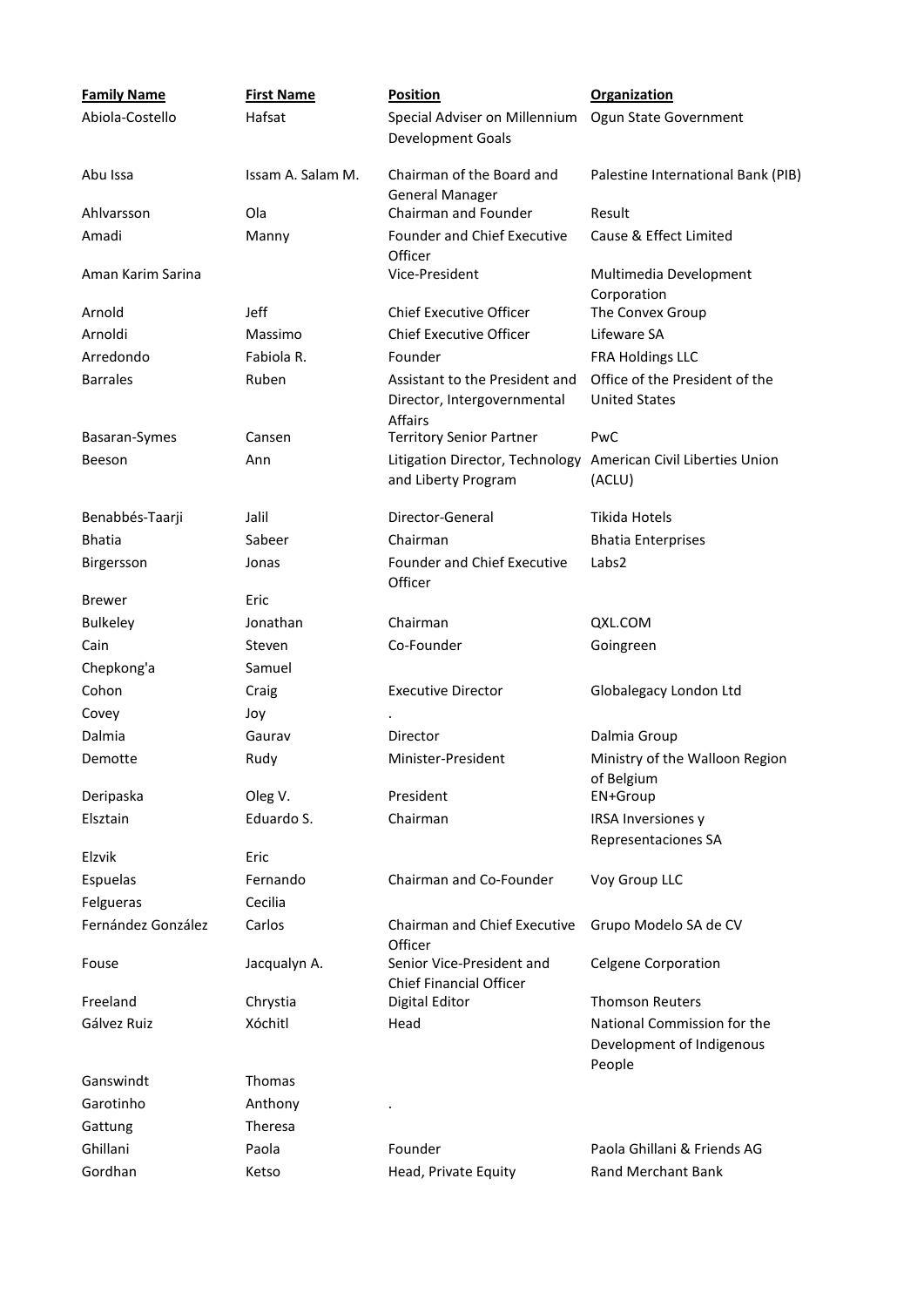| Gounden           | Vasu              | <b>Founder and Executive</b><br>Director                                           | African Centre for the<br>Constructive Resolution of |
|-------------------|-------------------|------------------------------------------------------------------------------------|------------------------------------------------------|
| Green             | Harriet           | Group Chief Executive                                                              | Disputes (ACCORD)<br><b>Premier Farnell Plc</b>      |
| Greiner           | Helen             | Co-Founder and Chairman                                                            | iRobot Corporation                                   |
| Habash            | Lily              | Founder and Head of the                                                            | <b>PARTNERS</b>                                      |
|                   |                   | <b>Board of Directors</b>                                                          |                                                      |
| Habeenzu          | Shuller           | Chief Executive Officer and<br>Controller                                          | The Communications Authority                         |
| Haefliger         | Michael E.        | <b>Executive and Artistic Director</b>                                             | Lucerne Festival                                     |
| Hands             | Guy               | Group Chairman and Chief<br><b>Investment Officer</b>                              | Terra Firma Capital Partners<br>Limited              |
| Holmes            | Deborah K.        | Global Corporate<br>Responsibility Leader                                          | Ernst & Young                                        |
| Hore              | Barry John Stuart |                                                                                    |                                                      |
| <b>Hung Huang</b> |                   | <b>Chief Executive Officer</b>                                                     | China Interactive Media Group                        |
| Ivancic           | Viktor            |                                                                                    |                                                      |
| Karachinsky       | Anatoly           | <b>President and Chief Executive</b><br>Officer                                    | <b>IBS</b> Group                                     |
| Kennedy           | Charles           |                                                                                    |                                                      |
| Kim Min-Seok      |                   |                                                                                    |                                                      |
| Komitova          | Irena             | Consultant, Leadership<br>Seminar, Executive MBA<br>Program                        | American University in Bulgaria                      |
| Krzanowski        | Adam              | President and Founder                                                              | Nowy Styl Group Sp. z o.o.                           |
| Kuyl              | Chris van der     | <b>President and Chief Executive</b><br>Officer                                    | Vis Entertainment Plc                                |
| Lam               | Dennis S.C.       | Chairman and Professor,<br>Department of Ophthalmology<br>and Visual Sciences      | The Chinese University of Hong<br>Kong               |
| Lederhausen       | Mats              | Managing Director,<br><b>McDonald's Ventures</b>                                   | <b>McDonald's Corporation</b>                        |
| Legarda           | Loren             |                                                                                    |                                                      |
| Lehtonen          | Heikki            | <b>President and Chief Executive</b><br>Officer                                    | Componenta Corporation                               |
| Levin             | David S.          | Group Chief Executive                                                              | <b>UBM Plc</b>                                       |
| Makhmalbaf        | Samira            | Film Director                                                                      | <b>Makhmalbaf Productions</b>                        |
| Mallin            | Liavan            | Chairperson and Chief<br><b>Executive Officer</b>                                  | Zalco Investments                                    |
| Malmgren          | K. Philippa       | President                                                                          | Canonbury Group                                      |
| Mansson           | Fabian            |                                                                                    |                                                      |
| Manzoni           | John              | <b>President and Chief Executive</b><br>Officer                                    | Talisman Energy Inc.                                 |
| Mattrick          | Donald A.         | Senior Vice-President,<br>Interactive Entertainment<br>Business, Entertainment and | Microsoft Corporation                                |
| Meacham           | Jon               | Devices Division<br><b>Managing Editor</b>                                         | <b>Newsweek</b>                                      |
| <b>Mihas</b>      | Constantine       | Principal                                                                          | <b>GTCR Golder Rauner LLC</b>                        |
| <b>Miklos</b>     | Ivan              | Deputy Prime Minister and                                                          | Ministry of Finance of Slovakia                      |
| Mills             | Jonathan          | Minister of Finance<br>Adjunct Professor,<br><b>Environmental Acoustics</b>        |                                                      |